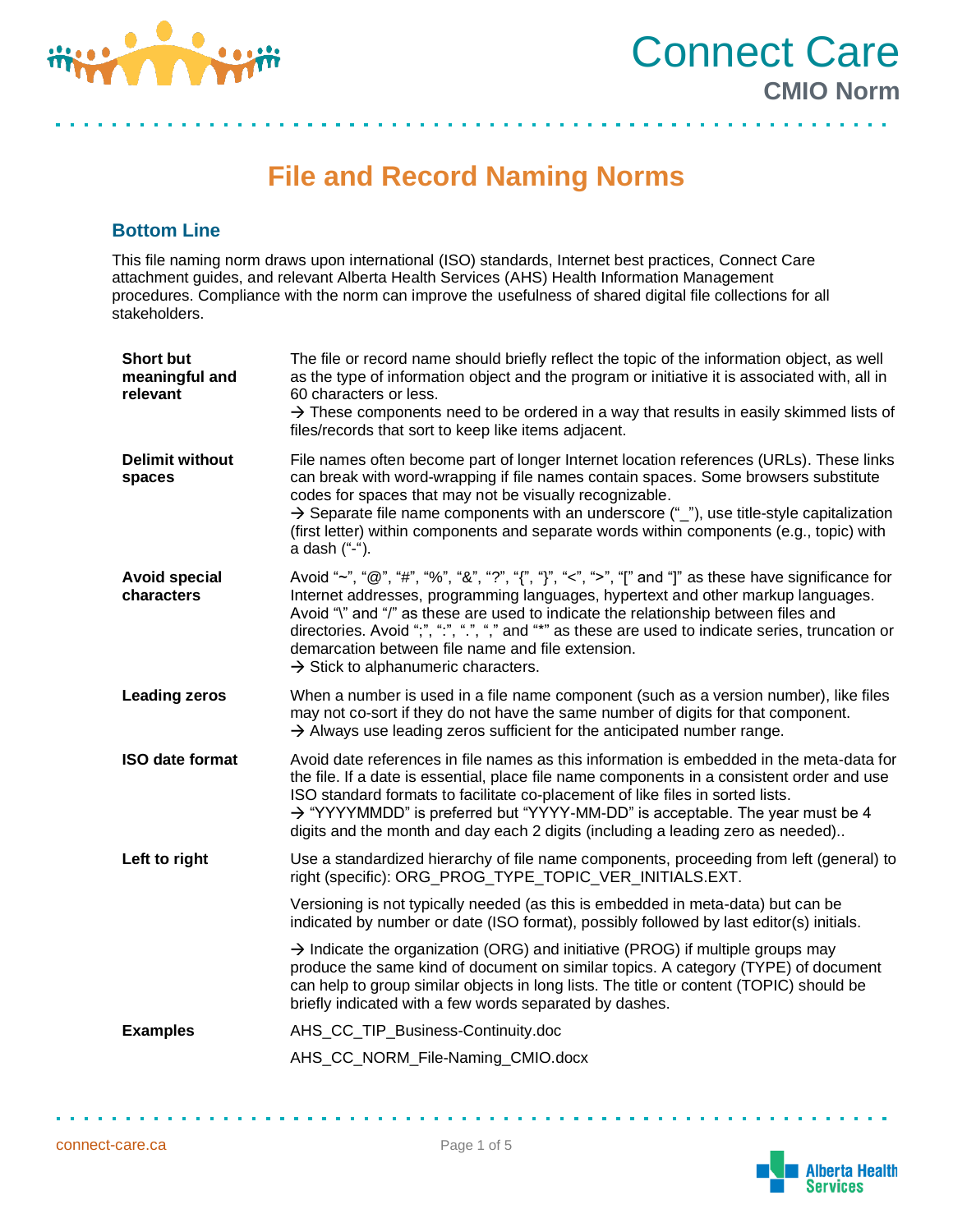

Connect Care **CMIO Norm**

# **Objectives**

The intent of this norm is to provide direction for AHS Connect Care clinical information system (CIS) stakeholders about a common approach to the naming of files, folders, records and other artifacts that may be gathered in support of CIS activities and stored or linked on SharePoint, shared drive, website, online manual or other electronic collections. Consistent naming can dramatically improve file finding and sorting, as well as Internet link stability.

## **Background**

Countless documents, policies, briefings, presentations, requests and other information "objects" accrue in association with Connect Care activities. Individual objects may remain "off-grid" while in development and later end up on a shared document repository (e.g., shared network drive) or become part of an official project archive using Microsoft SharePoint. Key objects may, in turn, be linked from user-facing handbooks, manuals, dashboards or other resources.

Given the typical origin of most information objects, file names usually reflect personal naming habits. These rarely express shared standards, and typically reflect word processor default title-based file names. This may be okay for the author, who can find files in personal collections. But when the object appears in shared collections, inconsistent naming can make it difficult for others to recognize what the file is about or to find it among a growing jumble of collected objects.

File naming conventions have evolved from systems that were optimized for index cards to ones better attuned to computer file managers and, most recently, natural language processors. Current best practices build names in ways that are Internet-safe and enterprise-aware. The goal is to make it easier to search and browse large collections via content management systems, online databases and Internet search engines.

## **Significance**

File naming practices affect:

- Speed and accuracy of automated searches for specific files or groups of files.
- Likelihood that Internet versions of file names will remain intact when shared via email and other communications channels.
- Likelihood that Internet links to file locations will remain unambiguous and free of characters that may have unexpected effects in hypertext links.
- Ease of finding files in lists displayed by typical information collection managers.
- Ability to still recognize a file's likely purpose when the file is separated from its folder hierarchy.
- Grouping of files relating to similar topics or initiatives.

## **Applicability**

This guide should be followed by all who manage documents associated with CMIO or Connect Care CIS digital file collections and online repositories.

## **Guides**

This file naming norm draws upon international (ISO) standards, Internet best practices, Connect Care attachment guides, and relevant AHS Health Information Management procedures. It emphasizes requirements for efficient, unambiguous management of files that may end up in digital repositories or Internet resources. Other conventions are less particular about special characters and word delimiters, as these parts of the norm impact Internet but not paper-based locators.

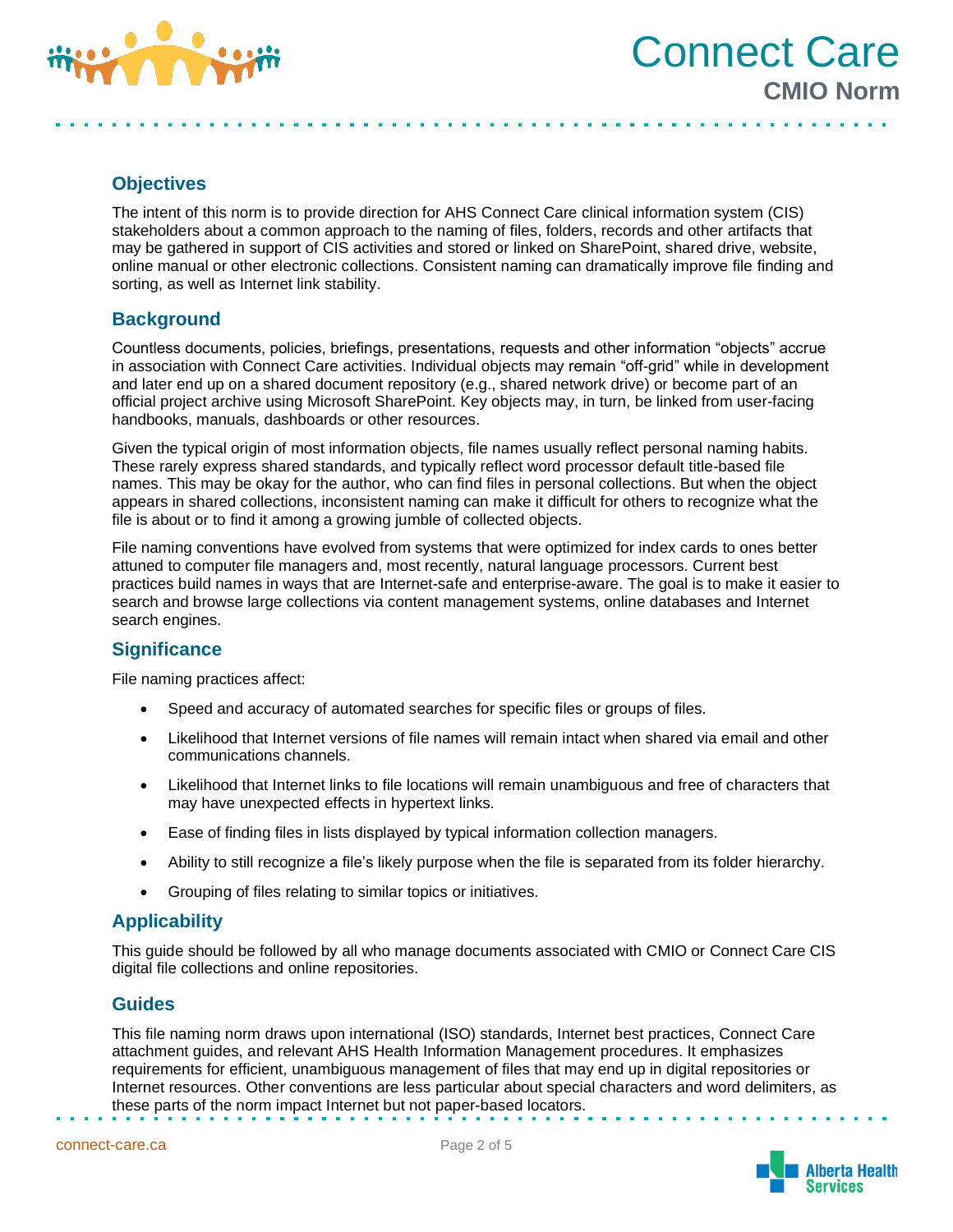



#### • *File and record names should be short but meaningful and relevant.*

- o Word processing programs (e.g., Microsoft Word) will generate a default name for a new file using any header or title words found in the document, resulting in inconsistent formatting and verbose titles.
- $\circ$  The file or record name should briefly reflect the topic of the information object, as well as the type of information object and the program or initiative it is associated with. These components need to be ordered in a way that promotes consistent sorting and filtering of large lists.
- $\triangleright$  Avoid superfluous words that are best reflected by the actual document content, such as "draft", "correspondence", or "approved".
- $\triangleright$  Avoid redundancy where file name components are already implicit in directory structures if the file will usually appear in organized collections.
- $\triangleright$  Limit file names to 60 characters or less. Anything more is difficult to include in typical document references. The combination of a file name and all folder names required to locate the file should not exceed 255 characters.
- *File name components and words within components should not have spaces as delimiters.*
	- $\circ$  File names often become part of longer Internet location references (URLs) that may appear within documents, email or other communications. As communication programs tend to word-wrap paragraphs, if file names contain spaces, their resulting links are at risk for being "broken" across lines. This defeats any automated recognition of Internet locations (for creating of hypertext and links).
	- $\circ$  Although spaces are handled by modern disk operating systems, errors can occur when the file name becomes part of an Internet-based file management system (e.g., SharePoint) or website. These commonly substitute "escape codes" (e.g., "%20") for spaces.
	- Separate file name components with an underscore ("\_").
		- Programs like SharePoint typically concatenate words with an underscore. Current Internet search engines and file management systems handle underscores well.
	- Separate words within file name components with a dash ("-").
		- Internet search engines and file management programs treat words separated by dashes as discrete terms.
		- If component words represent discrete concepts that might respond best to a search that combines the concepts with "AND", then it is best to capitalize each word in the component (separated by dashes). If in doubt, default to title-style capitalization (first letter of each word).
- *Avoid special characters that may be misinterpreted or automatically substituted in an Internet or disk file management context.* 
	- o Avoid "~", " $@$ ", "#", "%", "&" and "?" as these are used as delimiters or escape codes within Internet addresses.
	- o Avoid "\" and "/" as these are used to indicate the relationship between files and directories.
	- $\circ$  Avoid "<", ">", "{", "}", "[" and "]" as these have special significance for programming languages, hypertext and other markup languages.
	- o Avoid single or double quotation marks within file names.
	- $\circ$  Avoid ";", ":", ".", "," and "\*" as these are used to indicate series, truncation or demarcation between file name and file extension.
	- It is safest to stick to alphanumeric characters.

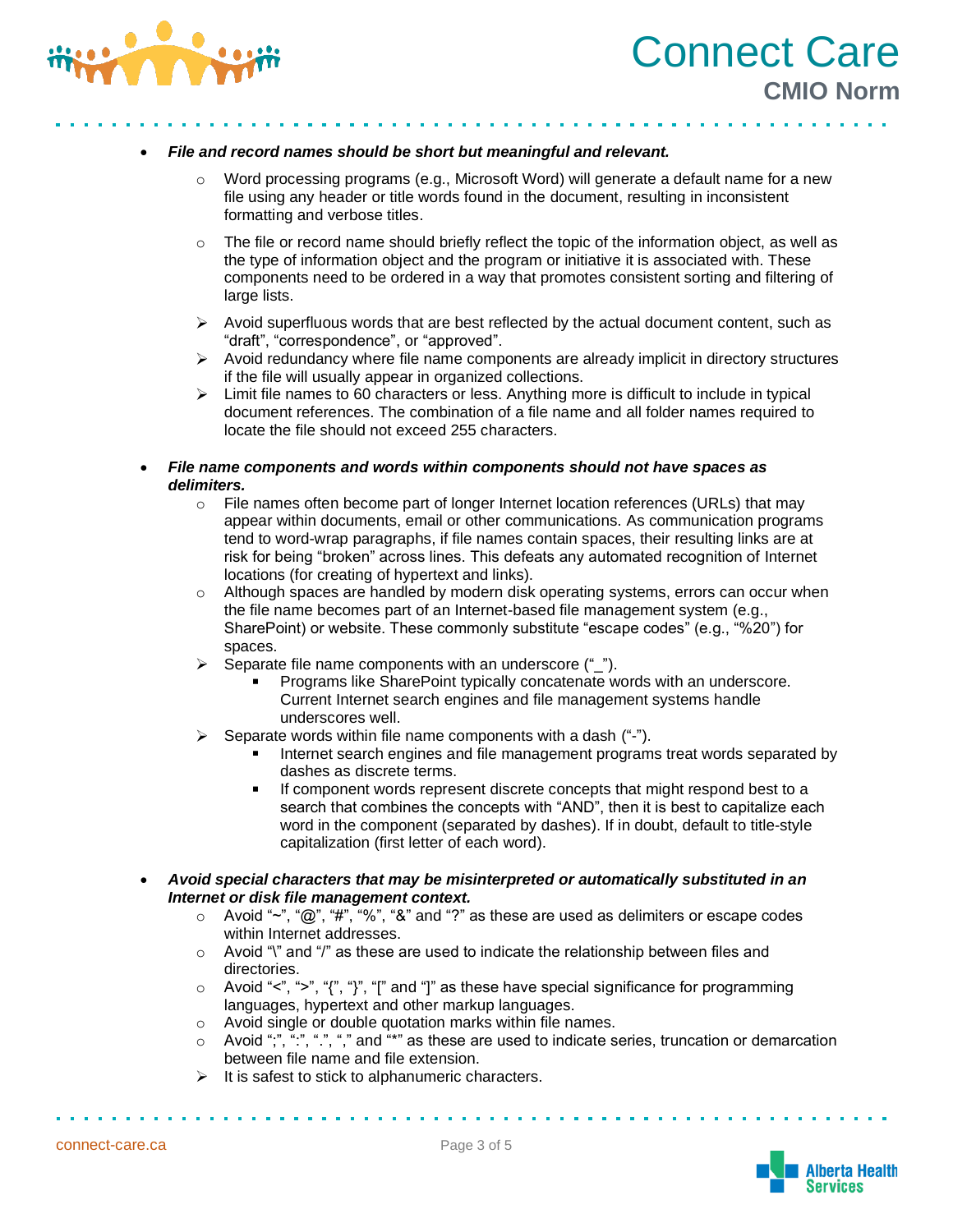

- *When a number is used in a file name component (such as a date or version number), always use leading zeros so that the number range used by like files has the same number of digits for that component.*
	- If a numeric indicator has three digits, then version 3 would be "003" and version 300  $\blacktriangleright$ would be "300".
- *Follow international (ISO) standards for indicating dates.*
	- $\circ$  Dates typically do not need to be included in file names. Links to resources from Internet pages need to be stable, and so file names should not vary by date.
	- $\circ$  The date of first authorship and last edit are already embedded in the meta-data for most files, and so are not needed in file names.
	- $\triangleright$  If a date must be used in the actual file name, "YYYYMMDD" is preferred but "YYYY-MM-DD" is acceptable.
	- $\triangleright$  The year must be 4 digits, and the month and day each 2 digits (including a leading zero as needed).
	- If a specific day is not indicated, use "YYYYMM" or "YYYY-MM".
	- *Use a standardized hierarchy of file name components, proceeding from left (general) to right (specific).*
		- > ORG PROG TYPE Topic.EXT
			- ORG = (optional) Indication of organization, group or general sponsorship of the file.
			- PROG = Brief indicator of the department, program, or initiative that the file is associated with.
			- TYPE = (optional) May be reflected by short indicators of different classes of documents where there is a common understanding of what these are:
				- "BN" briefing note
				- "BYTE" short conceptual introduction
				- "DR" decision request
				- "FAQ" frequently asked questions
				- "GUIDE" overview of a workflow
				- "POLICY" policy or governance document
				- "PROCESS" procedure or process document
				- "PROTOCOL" standard or protocol
				- "GUIDE" guideline
				- "TIP" short explanation about how to do something
				- "REPORT", "CHARTER", "PROPOSAL" or "GRANT" may also be appropriate
			- Topic = Brief indication of the topic of the information object, using dashes to separate words. If the topic is a person (e.g., personnel records), always place the last name first, followed by the first name and, if necessary, any initial(s), separating all with dashes.
			- VER and INITIALS = Version and editor initials should not be used in final-form documents but may be appended for documents in development, separated by underscores. Use ISO date format.
			- EXT = Usually indicates the type or identity of the software required to open, display and/or edit the file. File name extensions are usually assigned automatically by the originating software and should not be changed.
- *When choosing standardized sets of organization, program, type and topic names, consider how the intended users might search for files using specific keywords or combinations of letters.*



Connect Care

**CMIO Norm**